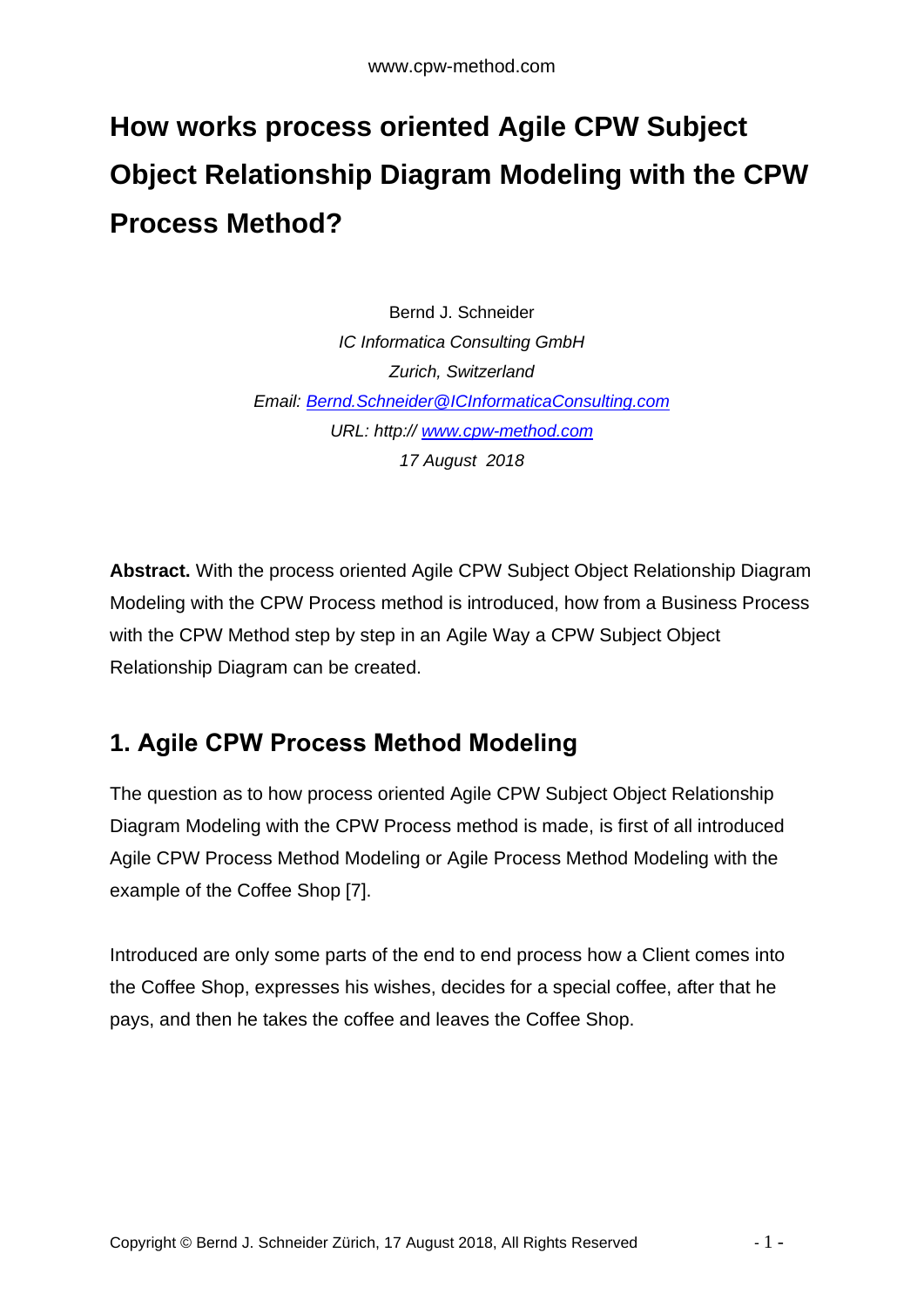The following Figure 1 shows the first process steps, when the Client comes into the Coffee Shop.



**Fig. 1:** Representation of the Business Process Coffee Shop with the process steps Welcome and Questions to the Client.

In the above representation you see in the left two columns the representation of the Coffee Shop Process with the CPW Process method [1] and in the two right hand columns the representation with the BPMN 2.0 [9].

There are only three represented process steps, but it is enough to explain a few things.

First of all is introduced the process steps with the CPW Process method [1]. In the Swimlane with header of the left column are described the process steps of the Coffee Shop Sales Assistant and in the adjacent column the process steps of the Coffee Shop Client.

In the above representation of Figure 1 you see in the two left hand columns the representation of the Business Process Coffee Shop with the CPW Process method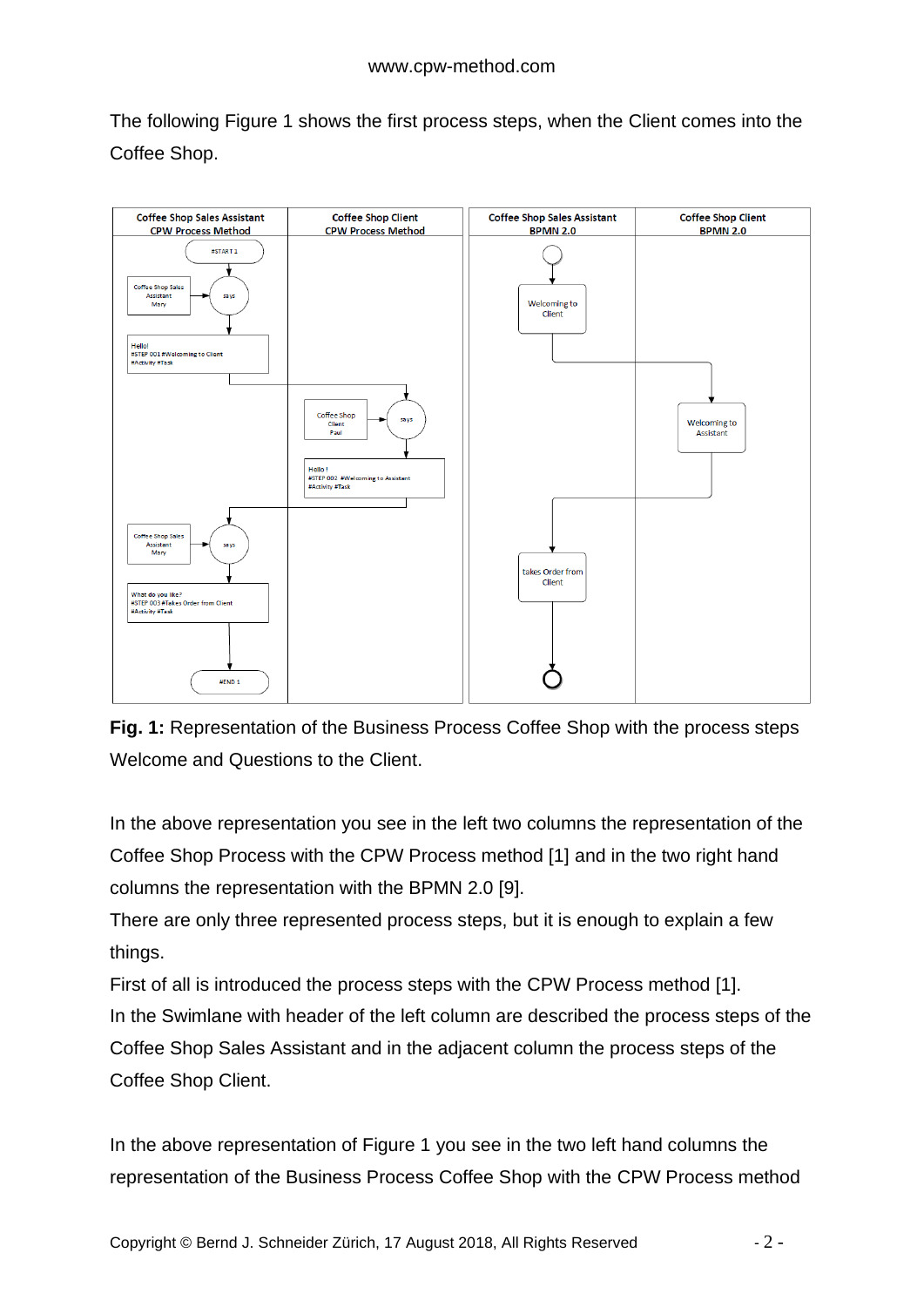[1], and which is represented accordingly to the CPW Process method: The CPW Process is represented as simple sentence with a CPW Subject, a CPW Predicate and a CPW Object [1,2,6].

At the represented process step as CPW Process, is the process in the conventional sense represented as CPW Predicate in the context of the responsibility with the CPW Subject and the process result with the CPW Object [1,2,6]. At the first process step is the CPW Subject not only the Coffee Shop Sales Assistant, but also there is a concrete name, namely: Mary. What you also see is, that the CPW Process at this process step first of all is represented in direct speech [2,3] as follows: CPW Subject: #Coffee Shop Sales Assistant #Mary, CPW Predicate: #says, CPW Object: #Hello [4,5].

Furthermore at this process step of the CPW Process, represented in direct speech [2], the CPW Process has been abstracted as a function in the next row within the corresponding CPW Object, and is represented with the #Notation inclusive process step number as follows: #STEP 001 #Welcoming to Client [4,5]. This abstraction level of the described function is also used then to describe on the right side the process step of BPMN 2.0 [9]. The described process step of BPMN 2.0 is an Activity and Task [9]. On the left side at the CPW Process the described process step of BPMN 2.0 as Activity and Task is described with #Notation in the next row of the corresponding CPW Object as follows: #Activity #Task. The described #Notation of #Activity #Task has been taken from the list of CPW Logical Layer BPMN 2.0 [8,9]. In the list of CPW Logical Layer BPMN 2.0 you can represent a major part of BPMN 2.0 [8,9].

In the following representation Figure 2 are described further process steps of the business process Coffee Shop. The represented process steps show among others how you represent a Selection with the CPW Process method and then how this Selection is represented with BPMN 2.0 as Gateway [8,10].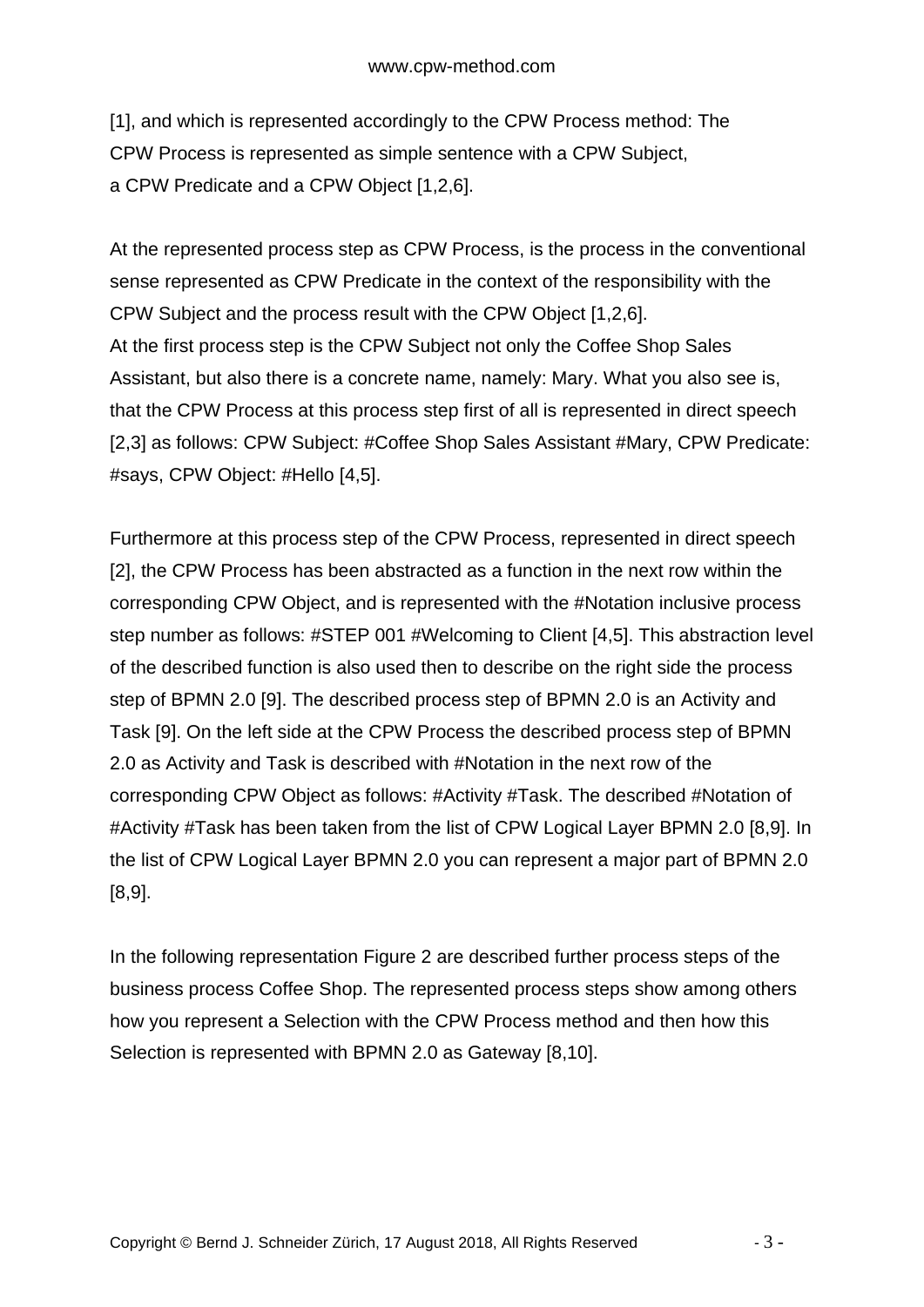

**Fig. 2:** Representation of the Business Process Coffee Shop with further process steps and with represented Selection and Subprocess.

As described in Process Step #STEP 005 with the CPW Process, the Coffee Shop Sales Assistant asks the question, which initiates the Selection with a question at the process step of the CPW Process [4,5].

The decision Either Or as Exclusive Or is represented on the one hand with the CPW Process method with a process step of #STEP 006 for the case, that the Coffee Shop Client decides for a Filter Coffee [4,5].

For the case, that the Coffee Shop Client decides for an Americano Coffee, is called with the CPW Process method a SubProcess: SUBPROCESS 001: Serve an Americano Coffee.

On the right side you see how the process steps are described with BPMN 2.0 [10] with the Gateway. If the Coffee Shop Clients decides for a Filter Coffee is this described by the use of an Activity and Task [9] and if the Coffee Shop Clients decides for an Americano Coffee you see at the BPMN 2.0 only an End Point [11],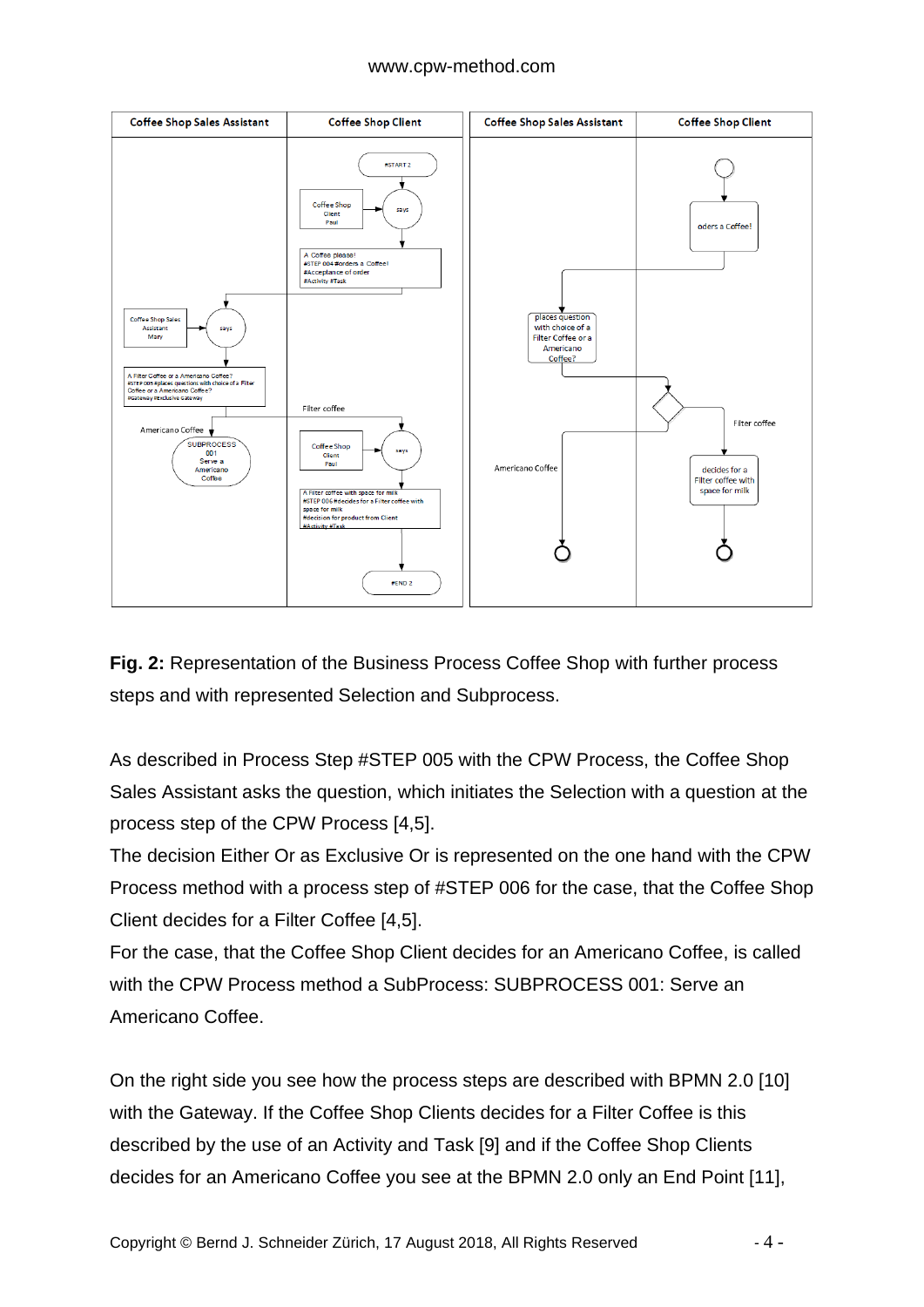but at the End Point can be continued and called the Subprocess: Serve an Americano Coffee [12].

Also here in the process step #STEP 005 of the CPW Process the question respective the Selection is represented with the CPW Logical Layer BPMN 2.0 [5,8] as follows: #Gateway #Exclusive Gateway, where then the Gateway as Exclusive Gateway is represented with BPMN 2.0 [10].

### **2. Representation of the CPW Process in Tabular Format as CPW Process Level I**

In the following representation Figure 3 is represented the CPW Process with the example Coffee Shop with several process steps as CPW Process Level I [1,2,3,4,5]. The CPW Process Level I has been taken one-to-one from the graphical representation of the CPW Process from Figures 1 and 2. The CPW Process Level I can be described in direct speech, but it is not a must, and describes at the example Coffee Shop the dialogue between #Coffee Shop Sales Assistant and #Coffee Shop Client. But in this case at the CPW Process Level I is described the dialogue between #Coffee Shop Sales Assistant and #Coffee Shop Client in direct speech.

| #STEP No              | <b>SWIMLANE</b><br><b>FUNCTION/ RESPONSIBILITY</b> | <b>CPW Process</b><br>Level I<br><b>#PROCESS STEP</b><br>#CPW Subject - PROCESS STEP RESPONSIBILITY<br>#CPW Subject - PROCESS STEP RESPONSIBILITY NAME<br>#CPW Predicate<br>#CPW Object | #CPW Subject<br>Level I<br>PROCESS STEP RESPONSIBILITY | #CPW Subject<br>Level I<br><b>PROCESS STEP RESPONSIBILITY</b><br><b>NAME</b> | #CPW Predicate<br>Level I<br><b>PREDICATE</b><br><b>OR</b><br><b>RELATIONSHIP</b> | #CPW Object<br>Level I<br><b>PROCESS RESULT</b> |
|-----------------------|----------------------------------------------------|-----------------------------------------------------------------------------------------------------------------------------------------------------------------------------------------|--------------------------------------------------------|------------------------------------------------------------------------------|-----------------------------------------------------------------------------------|-------------------------------------------------|
| #START 1<br>#STEP 001 | Coffee Shop Sales Assistant                        | #Coffee Shop Sales Assistant #Mary #says #Hello!                                                                                                                                        | Coffee Shop Sales Assistant                            | Mary                                                                         | says                                                                              | <b>Hello!</b>                                   |
|                       |                                                    |                                                                                                                                                                                         |                                                        |                                                                              |                                                                                   |                                                 |
| #STEP 002             | Coffee Shop Client                                 | #Coffee Shop Client #Paul #says # Hello !                                                                                                                                               | Coffee Shop Client                                     | Paul                                                                         | says                                                                              | <b>Hello!</b>                                   |
| #STEP 003             | Coffee Shop Sales Assistant                        | #Coffee Shop Sales Assistant #Mary #says #What do you like?                                                                                                                             | Coffee Shop Sales Assistant                            | Mary                                                                         | says                                                                              | What do you like?                               |
| #END <sub>1</sub>     |                                                    |                                                                                                                                                                                         |                                                        |                                                                              |                                                                                   |                                                 |
| #START 2              |                                                    |                                                                                                                                                                                         |                                                        |                                                                              |                                                                                   |                                                 |
| #STEP 004             | Coffee Shop Client                                 | #Coffee Shop Client #Paul #says #A Coffee please!                                                                                                                                       | Coffee Shop Client                                     | Paul                                                                         | says                                                                              | A Coffee please!                                |
| #STEP 005             | Coffee Shop Sales Assistant                        | #Coffee Shop Sales Assistant #Mary #says #A Filter Coffee or a<br>Americano Coffee?                                                                                                     | Coffee Shop Sales Assistant                            | Mary                                                                         | says                                                                              | A Filter Coffee or a<br>Americano Coffee?       |
| #STEP 006             | Coffee Shop Client                                 | #Coffee Shop Client #Paul #says #A Filter coffee with space for<br>milk                                                                                                                 | Coffee Shop Client                                     | Paul                                                                         | says                                                                              | A Filter coffee with<br>space for milk          |
| #SUBPROCESS 001       |                                                    |                                                                                                                                                                                         |                                                        |                                                                              |                                                                                   |                                                 |
| #END <sub>2</sub>     |                                                    |                                                                                                                                                                                         |                                                        |                                                                              |                                                                                   |                                                 |

**Fig. 3:** Representation of the CPW Process in Tabular Format as CPW Process Level I from the example Coffee Shop.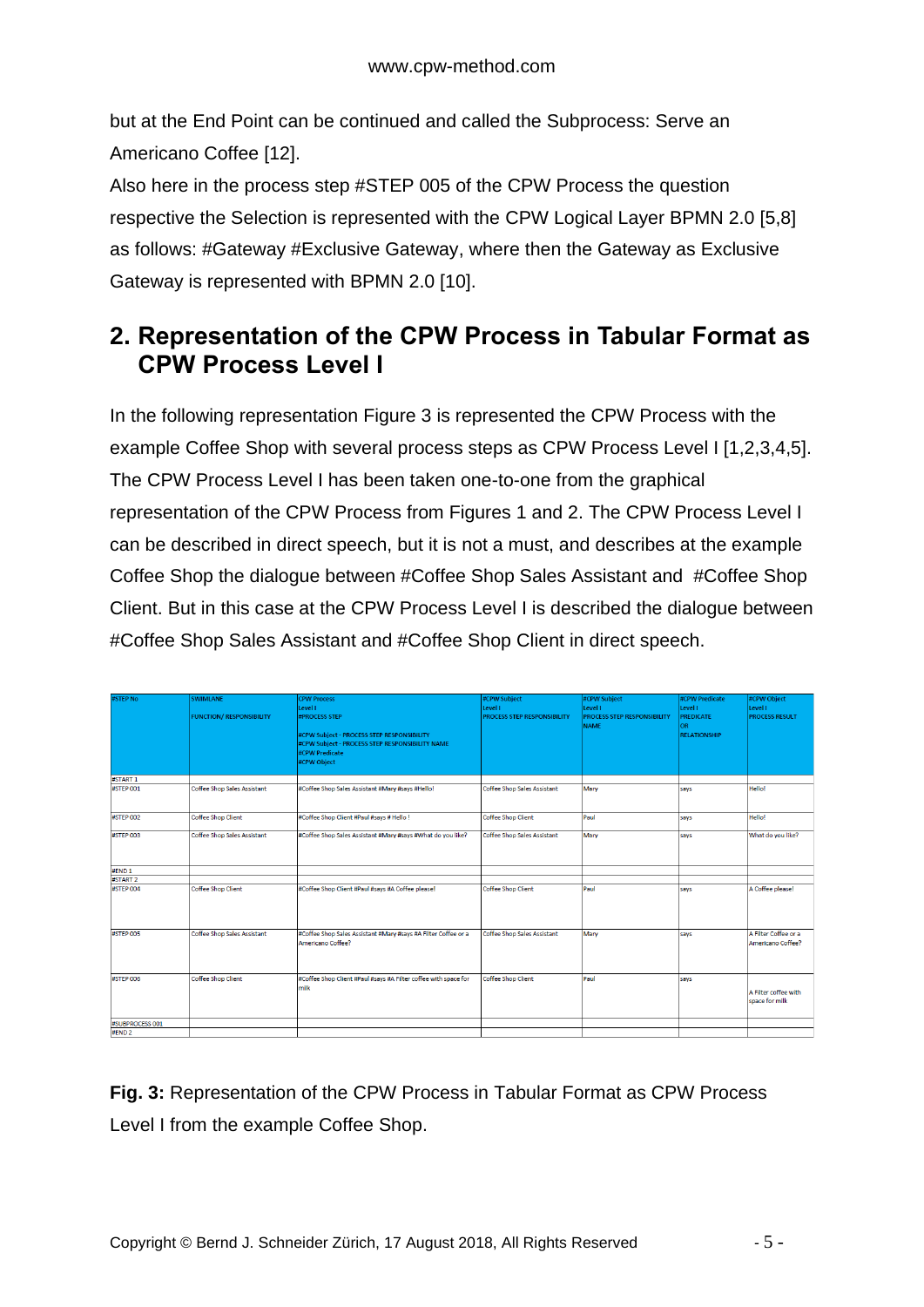In the first Column from left are the Process Numbers ( #STEP No.) of the process steps of the CPW Process.

Then in the second column is described the responsibility of the process step ( SWIMLANE - FUNCTION/ RESPONSIBILITY ). Generally is this also the CPW Subject of the CPW Process.

In the next column is described the CPW Process in the #Notation and can be read as simple sentence with a CPW Subject, a CPW Predicate and a CPW Object. ( CPW Process - Level I - #PROCESS STEP - #CPW Subject - PROCESS STEP RESPONSIBILITY - #CPW Subject - PROCESS STEP RESPONSIBILITY NAME #CPW Predicate #CPW Object ).

In the next two columns are described the responsibilities as CPW Subjects. First is described the responsibility with the CPW Subject as Function ( #CPW Subject Level I - PROCESS STEP RESPONSIBILITY ) and then in an extra column the responsibility is listed with a concrete name ( #CPW Subject Level I - PROCESS STEP RESPONSIBILITY NAME ).

In the next column is described the CPW Predicate ( #CPW Predicate Level I – PREDICATE OR RELATIONSHIP ) of the represented CPW Process.

And then in the last column is described the CPW Object ( #CPW Object Level I - PROCESS RESULT ) of the represented CPW Process.

Overall describes the represented CPW Process the dialogue between #Coffee Shop Sales Assistant and #Coffee Shop Client and consists here of Welcome, Questions and Answers, and Decisions of the Client regarding the product [1,2,3,4,5].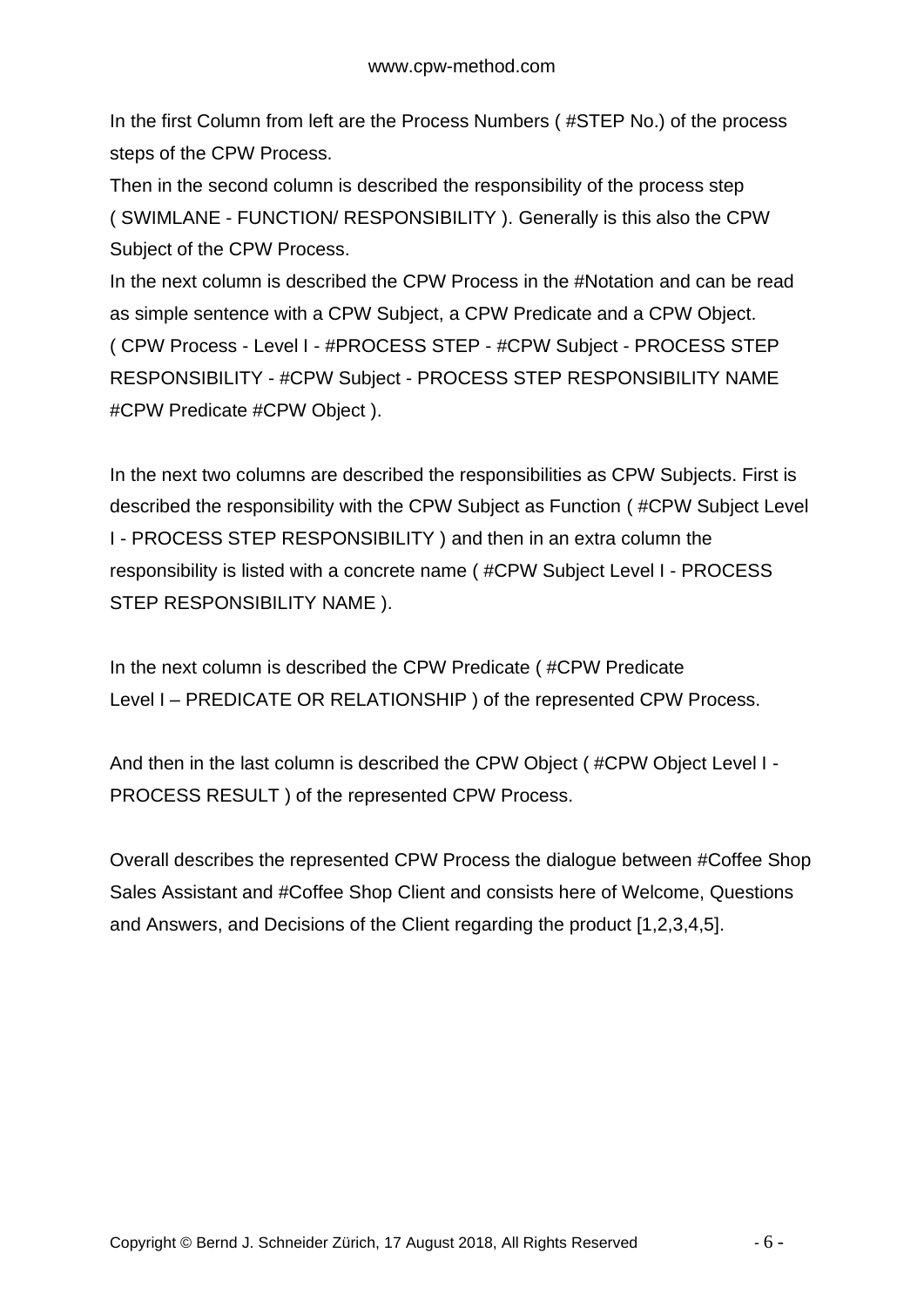### **3. Representation of the CPW Process in Tabular Format as CPW Process Level II**

In the following representation Figures 4 is represented the CPW Process with the example Coffee Shop with several process steps as CPW Process Level II [1,2,3,4,5]. The CPW Process Level II is derived from the CPW Process Level I. The described dialogue of the CPW Process Level I in direct speech is dissolved and is abstracted. Furthermore in addition the process step, represented through the CPW Process Level II, is described through an abstract Function, like listed in the last column ( CPW Function – FUNCTION ), which is then taken one-to-one, to describe the process steps of BPMN 2.0 [9,10,11,12]. The abstract Function is represented in the #Notation as Logical Layer [4,5], and the abstract Function is also listed in the graphical representation of the CPW Process in the CPW Object as #Notation in Figure 1. Furthermore are the process steps of the CPW Process are assigned to the CPW Logical Layer BPMN 2.0. On the one hand is the CPW Logical Layer BPMN 2.0 listed in the table of the second-last column ( CPW Logical Layer BPMN 2.0 ) [8] and on the other hand in the graphical representation of the CPW Process in the CPW Object of Figures 1 and 2.

| #STEP No            | <b>SWIMLANE</b>                    | <b>CPW Process</b><br>Level II                                                                                                 | #CPW Subject<br>Level II           | #CPW Predicate<br>Level II | #CPW Object<br>Level II                                                | CPW Logical Layer BPMN 2.0  | <b>CPW Function</b>                                                                         |
|---------------------|------------------------------------|--------------------------------------------------------------------------------------------------------------------------------|------------------------------------|----------------------------|------------------------------------------------------------------------|-----------------------------|---------------------------------------------------------------------------------------------|
|                     | <b>FUNCTION/ RESPONSIBILITY</b>    | <b>#PROCESS STEP</b>                                                                                                           | <b>PROCESS STEP RESPONSIBILITY</b> | <b>PREDICATE</b>           | <b>PROCESS RESULT</b>                                                  |                             | <b>FUNCTION</b>                                                                             |
|                     |                                    | #CPW Subject - PROCESS STEP RESPONSIBILITY<br>#CPW Subject - PROCESS STEP RESPONSIBILITY NAME<br>#CPW Predicate<br>#CPW Object |                                    | ŌR<br><b>RELATIONSHIP</b>  |                                                                        |                             |                                                                                             |
| #START 1            |                                    |                                                                                                                                |                                    |                            |                                                                        |                             |                                                                                             |
| #STEP 001           | <b>Coffee Shop Sales Assistant</b> | #Coffee Shop Sales Assistant #says #welcome to Client Coffee Shop Sales Assistant                                              |                                    | says                       | welcome to Client                                                      | #Activity #Task             | #Welcoming to Client                                                                        |
| #STEP 002           | <b>Coffee Shop Client</b>          | #Coffee Shop Client # says #welcome to Assistant                                                                               | <b>Coffee Shop Client</b>          | says                       | welcome to Assistant                                                   | #Activity #Task             | #Welcoming to Assistant                                                                     |
| #STEP 003           | <b>Coffee Shop Sales Assistant</b> | #Coffee Shop Sales Assistant #asks #for Client wishes                                                                          | Coffee Shop Sales Assistant        | lasks                      | for Client wishes                                                      | #Activity #Task             | #Takes Order from Client                                                                    |
| #END 1              |                                    |                                                                                                                                |                                    |                            |                                                                        |                             |                                                                                             |
| #START <sub>2</sub> |                                    |                                                                                                                                |                                    |                            |                                                                        |                             |                                                                                             |
| #STEP 004           | <b>Coffee Shop Client</b>          | #Coffee Shop Client #Paul #oders #a Coffee                                                                                     | Coffee Shop Client                 | loders                     | a Coffee                                                               | #Activity #Task             | #orders a Coffee!<br>#Acceptance of order                                                   |
| #STEP 005           | <b>Coffee Shop Sales Assistant</b> | #Coffee Shop Sales Assistant #asks #the Client with<br>choice of a Filter Coffee or a Americano Coffee?                        | Coffee Shop Sales Assistant        | lasks                      | the Client with choice<br>of a Filter Coffee or a<br>Americano Coffee? | #Gateway #Exclusive Gateway | #places questions with choice of<br>a Filter Coffee or a Americano<br>Coffee?               |
| #STEP 006           | <b>Coffee Shop Client</b>          | #Coffee Shop Client #decides #for a Filter coffee with<br>space for milk                                                       | Coffee Shop Client                 | decides                    | for A Filter coffee with<br>space for milk                             | #Activity #Task             | #decides for a Filter coffee with<br>space for milk<br>#decision for product from<br>Client |
| #SUBPROCESS 001     |                                    |                                                                                                                                |                                    |                            |                                                                        |                             | #Serve a Americano Coffee                                                                   |
| <b>#END 2</b>       |                                    |                                                                                                                                |                                    |                            |                                                                        |                             |                                                                                             |

**Fig. 4:** Representation of the CPW Process in Tabular Format as CPW Process Level II from the example Coffee Shop.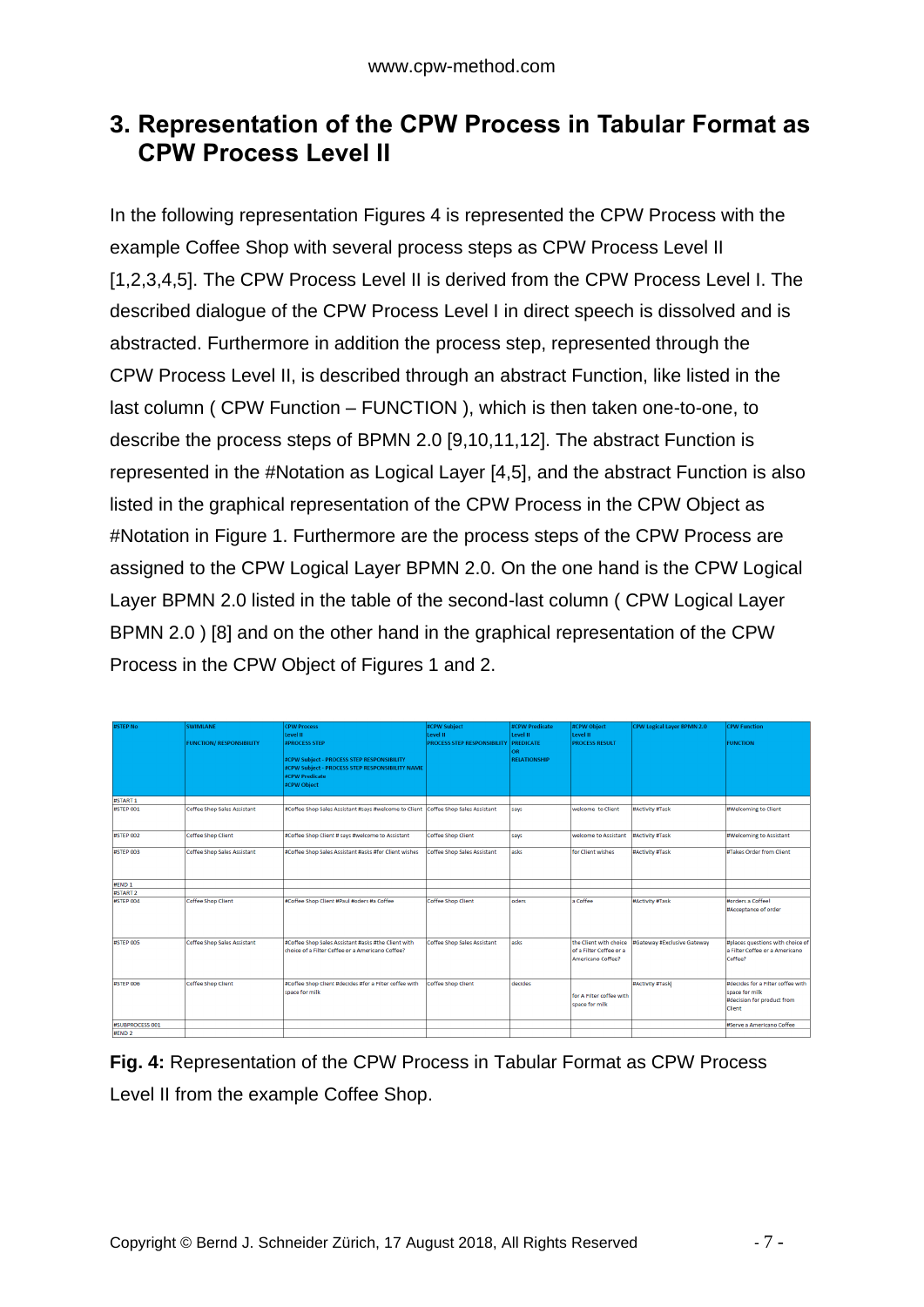### **4. Representation of the CPW Process in Tabular Format as CPW Process Level III**

In the following representation Figure 5 is represented the CPW Process with the example Coffee Shop with several process steps as CPW Process Level III [1,2,3,4,5].The CPW Process Level III is derived from the CPW Process Level I and the CPW Process Level II.

In the CPW Process Level III, wherein the CPW Process is represented as simple sentence, the CPW Subject, the CPW Predicate and the CPW Object are even more abstracted. Furthermore in addition is searched to the found abstract formulations further generic terms and abstract terms, to incorporate them into the formulations of the CPW Objects. If there are found several generic terms, they can also be put into brackets, so that the simple sentence represented as CPW Process is still readable with a CPW Subject, a CPW Predicate and a CPW Object [6].

| #STEP No          | <b>SWIMLANE</b><br><b>FUNCTION/ RESPONSIBILITY</b> | <b>CPW Process</b><br>Level III<br><b>#PROCESS STEP</b><br>#CPW Subject - PROCESS STEP RESPONSIBILITY<br>#CPW Subject - PROCESS STEP RESPONSIBILITY NAME<br>#CPW Predicate<br>#CPW Object | #CPW Subject<br>Level III<br><b>PROCESS STEP</b><br><b>RESPONSIBILITY</b> | #CPW Predicate<br>Level III<br><b>PREDICATE</b><br><b>OR</b><br><b>RELATIONSHIP</b> | #CPW Object<br>Level III<br><b>PROCESS RESULT</b>                                | CPW Logical Layer BPMN 2.0  |
|-------------------|----------------------------------------------------|-------------------------------------------------------------------------------------------------------------------------------------------------------------------------------------------|---------------------------------------------------------------------------|-------------------------------------------------------------------------------------|----------------------------------------------------------------------------------|-----------------------------|
| #START 1          |                                                    |                                                                                                                                                                                           |                                                                           |                                                                                     |                                                                                  |                             |
| #STEP 001         | <b>Coffee Shop Sales Assistant</b>                 | #Coffee Shop Sales Assistant #does #the welcome to the Client                                                                                                                             | <b>Coffee Shop Sales</b><br>Assistant                                     | does                                                                                | the welcome to the Client                                                        | #Activity #Task             |
| #STEP 002         | <b>Coffee Shop Client</b>                          | #Coffee Shop Client #does #the welcome to the Assistant                                                                                                                                   | <b>Coffee Shop Client</b>                                                 | does                                                                                | the welcome to the Assistant                                                     | #Activity #Task             |
| #STEP 003         | <b>Coffee Shop Sales Assistant</b>                 | #Coffee Shop Sales Assistant #asks #Question for Client wishes                                                                                                                            | <b>Coffee Shop Sales</b><br>Assistant                                     | asks                                                                                | Question for Client wishes                                                       | #Activity #Task             |
| #END <sub>1</sub> |                                                    |                                                                                                                                                                                           |                                                                           |                                                                                     |                                                                                  |                             |
| #START 2          |                                                    |                                                                                                                                                                                           |                                                                           |                                                                                     |                                                                                  |                             |
| #STEP 004         | <b>Coffee Shop Client</b>                          | #Coffee Shop Client #oders #the product Coffee                                                                                                                                            | Coffee Shop Client                                                        | oders                                                                               | the product Coffee                                                               | #Activity #Task             |
| #STEP 005         | <b>Coffee Shop Sales Assistant</b>                 | #Coffee Shop Sales Assistant #asks #the Client with choice of<br>product type Filter Coffee or a Americano Coffee?                                                                        | <b>Coffee Shop Sales</b><br><b>Assistant</b>                              | lasks                                                                               | the Client with choice of product type Filter<br>Coffee or a Americano Coffee?   | #Gateway #Exclusive Gateway |
| <b>#STEP 006</b>  | <b>Coffee Shop Client</b>                          | #Coffee Shop Client #decides #ffor Filter coffee<br>(product<br>type ) with space for milk (product type attribute)                                                                       | <b>Coffee Shop Client</b>                                                 | decides                                                                             | for Filter coffee (product type) with space for<br>milk (product type attribute) | #Activity #Task             |
| #SUBPROCESS 001   |                                                    |                                                                                                                                                                                           |                                                                           |                                                                                     |                                                                                  |                             |
| #END <sub>2</sub> |                                                    |                                                                                                                                                                                           |                                                                           |                                                                                     |                                                                                  |                             |

**Fig. 5:** Representation of the CPW Process in Tabular Format as CPW Process Level III from the example Coffee Shop.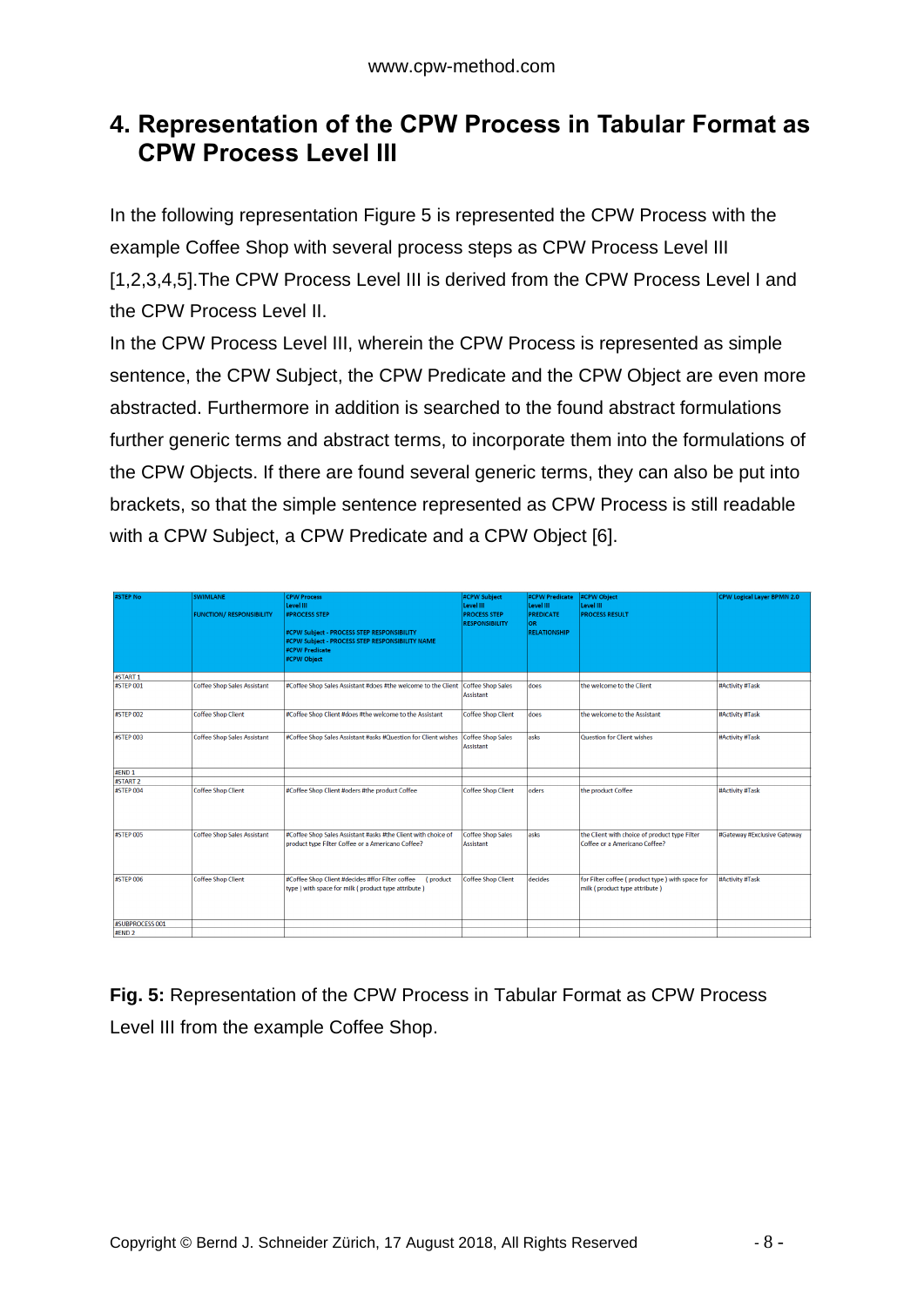### **5. Creation of the CPW Subject Object Context Diagram Clusters**

These results are now enough to create the first draft of the CPW Subject Object Context Diagram.

To create the CPW Subject Object Context Diagram is used especially CPW Process Level III, wherein to the described process steps with the CPW Processes also have been defined the generic terms in the CPW Objects.

To create the overall CPW Subject Object Context Diagram, are created one to several Clusters, the so-called CPW Subject Object Context Diagram Clusters. Have you created enough CPW Subject Object Context Diagram Clusters, it can be created then from these the overall CPW Subject Object Context Diagram. The objective is with a created CPW Subject Object Context Diagram Cluster to cover one to several process steps from the CPW Process Level III. In principle there are created so many CPW Subject Object Context Diagram Clusters until all process steps of the complete end to end process of the CPW Process Level III are covered.

Here is described the further approach: At the creation of the first CPW Subject Object Context Diagram Cluster you consider, what is the overriding purpose or also the overall objective of the End to End Business Process? In this case there are the Business Processes of the Coffee Shop or more concrete here it is the Coffee Shop Order Management within the Coffee Shop. With the found CPW Objects with Coffee Shop and Coffee Shop Order Management is now the next question: Who is responsible for this? Or who is responsible for what? In the example Coffee Shop with Coffee Shop Order Management is this the Coffee Shop Sales Assistant and the Coffee Shop Client [1].

Now are all CPW Objects and CPW Subjects complete to create the first CPW Subject Object Context Diagram Cluster.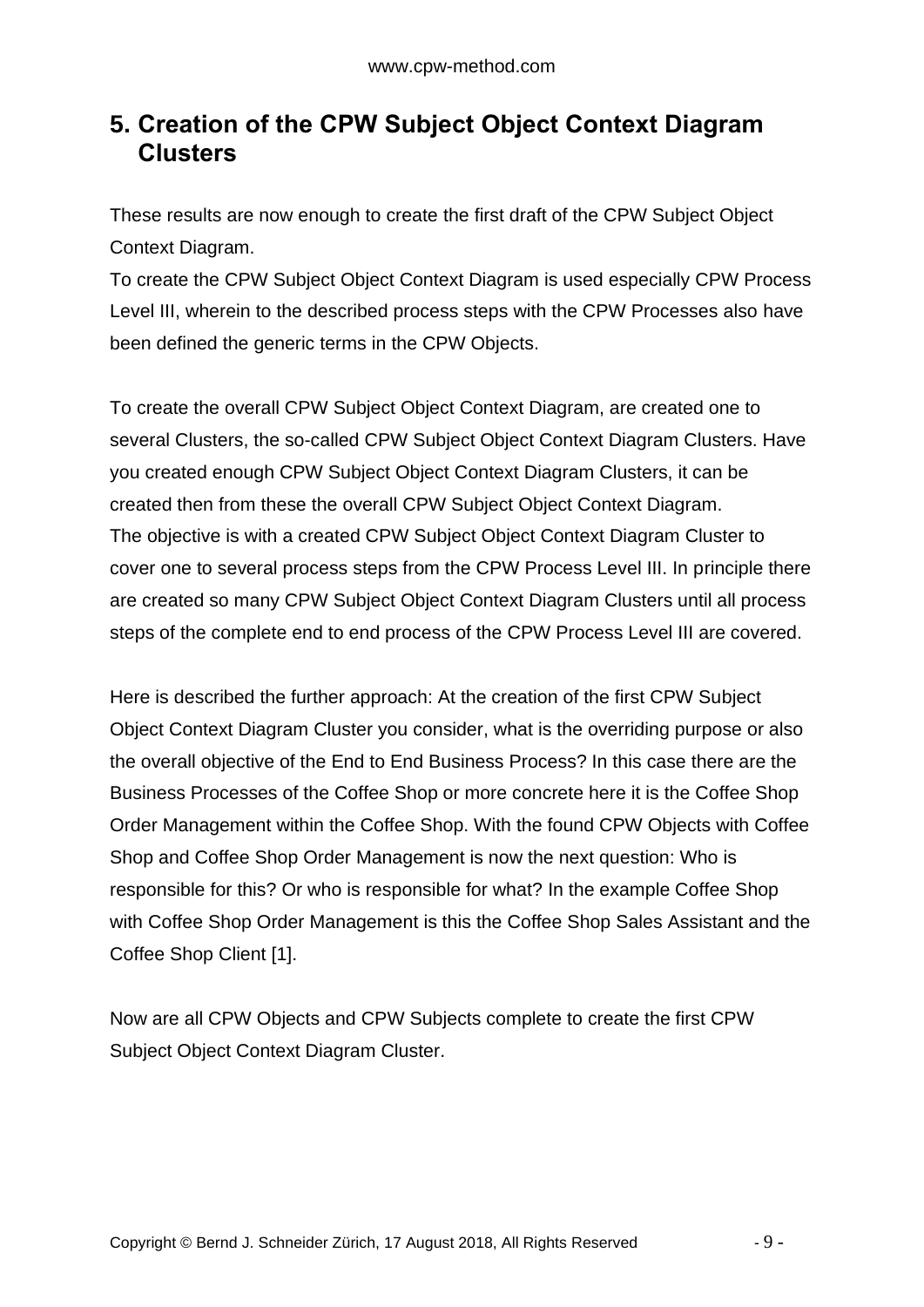The following representation Figure 6 shows the first CPW Subject Object Context Diagram Cluster:



**Fig. 6:** Representation of the first CPW Subject Object Context Diagram Cluster from the example Coffee Shop with the CPW Object Coffee Shop and CPW Object Coffee Shop Order Management and with the CPW Subject Coffee Shop Employee and CPW Subject Coffee Shop Roles and CPW Subject Coffee Shop Business Area Function and in addition with the CPW Subject Coffee Shop Client.

In the middle is the CPW Object Coffee Shop and is the CPW Object Coffee Shop Order Management. On the right side is the CPW Subject Coffee Shop Client. And on the left side are abstracted and generalized the terms once again, so that there have been created the CPW Subject Coffee Shop Employee with a relationship to Coffee Shop Roles and with a relationship to Coffee Shop Business Area Function, so that then the Coffee Shop Sales Assistant can be assigned to the Coffee Shop Employee, and the CPW Subject Coffee Shop Roles is assigned the Assistant and the Coffee Shop Business Area is assigned the Coffee Shop Sales.

In the next step is repeated the approach. It is always taken one to several process steps from the CPW Process Level III, and it is tried through the found generic and abstract terms to find the CPW Subjects and CPW Objects, so that you can create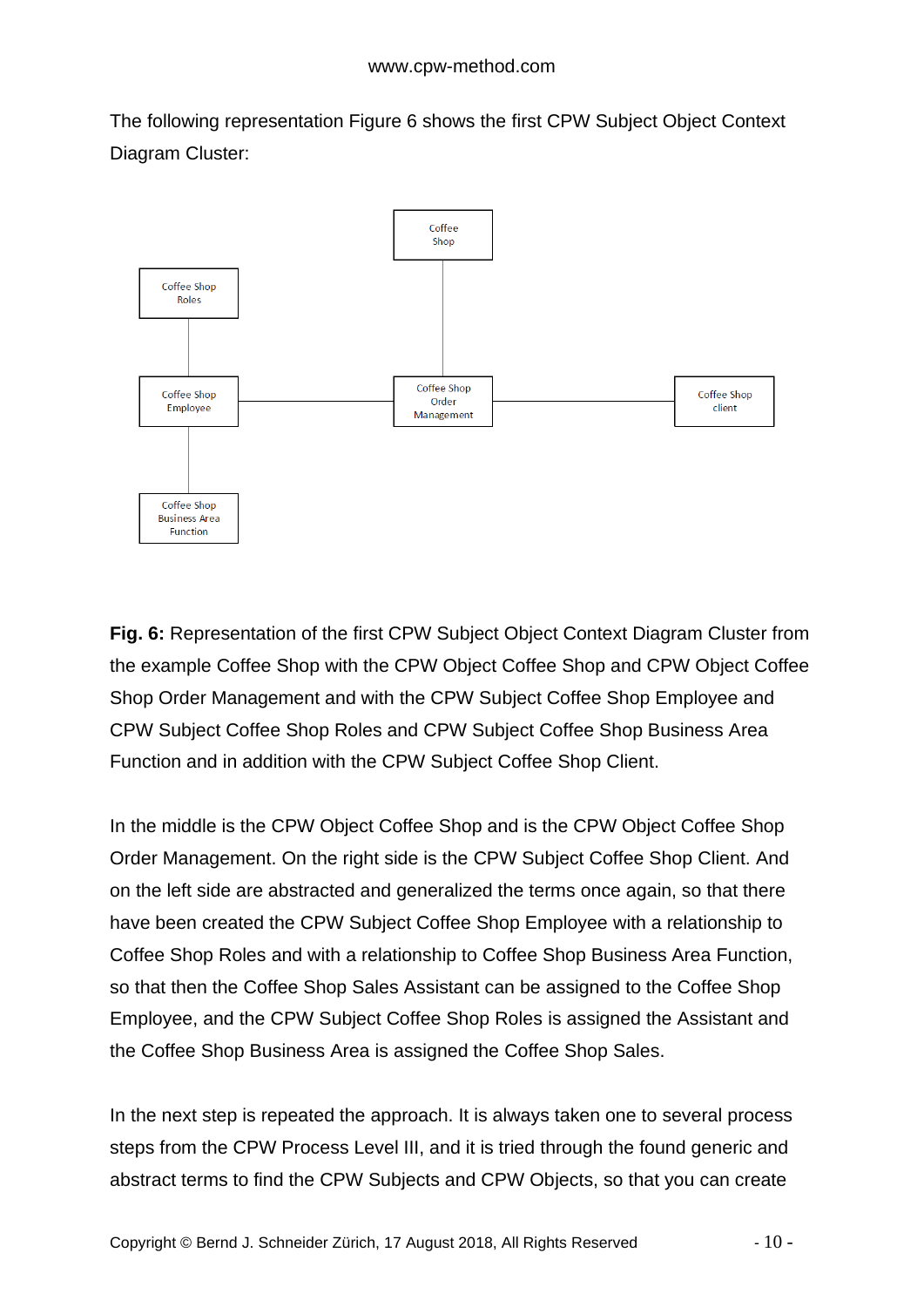then the next CPW Subject Object Context Diagram Cluster. Normally you can summarize one to several process steps of the CPW Process Level III to a topic, so that you can create again the next CPW Subject Object Context Diagram Cluster according to a topic. The approach is repeated as long as until all process steps of the End to End Business Process of the CPW Process Level III have been covered. Furthermore you have to consider, how the relationships are to the found CPW Subjects and CPW Objects and furthermore, which attributes can be assigned to the CPW Subjects and CPW Objects, and how are their characteristics. Among others is again and again a very important attribute the status of a process step of the CPW Process Level III, which can be assigned then to a CPW Object of a CPW Subject Object Context Diagram Cluster.

In the following representations Figures 7,8, 9 and 10 are represented the further created CPW Subject Object Context Diagram Clusters from the End to End Business Process of the CPW Process Level III of the Coffee Shop and Coffee Shop Order Management:



**Fig. 7:** Representation of the next CPW Subject Object Context Diagram Cluster from the example Coffee Shop with the additional CPW Object Welcome Types and CPW Object Welcome.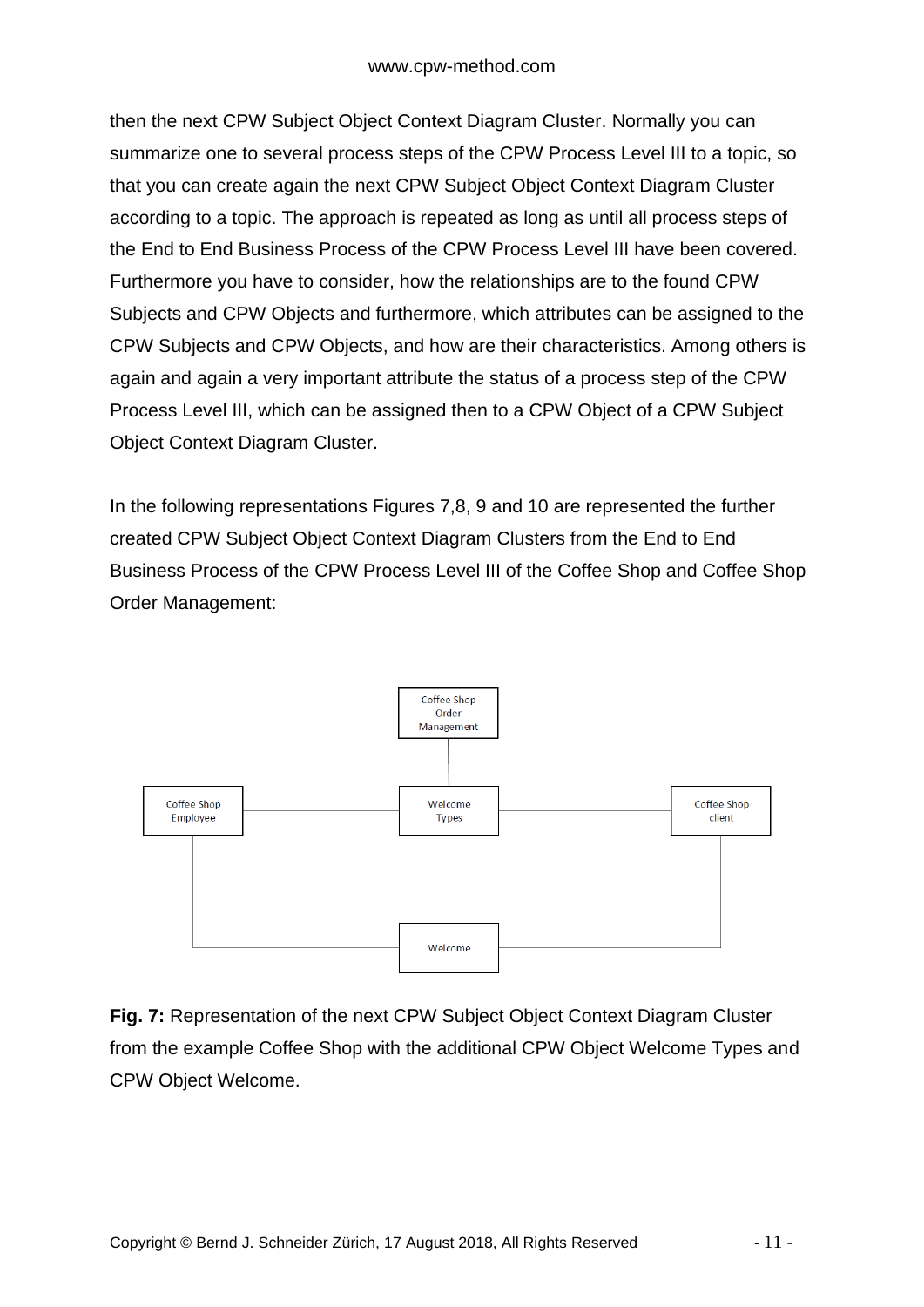

**Fig. 8:** Representation of the next CPW Subject Object Context Diagram Cluster from the example Coffee Shop with the additional CPW Object Dialogue Questions Answers Types and the CPW Object Dialogue Questions Answers.



**Fig. 9:** Representation of the next CPW Subject Object Context Diagram Cluster from the example Coffee Shop with the additional CPW Object Coffee Shop Service Product Types and CPW Object Coffee Shop Service Product and CPW Coffee Types Cup and CPW Object Milk Bar.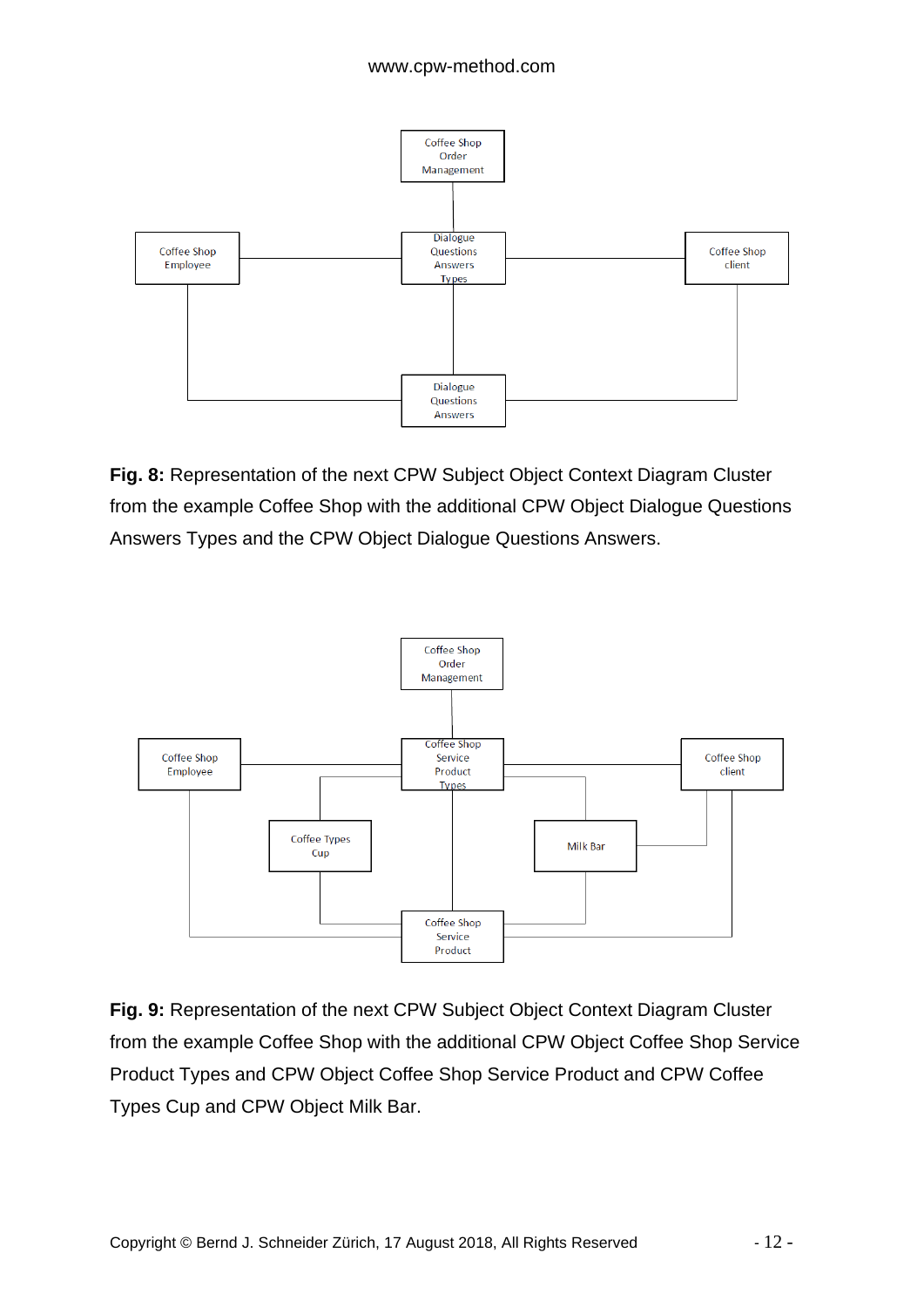

**Fig. 10:** Representation of the next CPW Subject Object Context Diagram Cluster from the example Coffee Shop with the additional CPW Object Farewell Types and CPW Object Farewell.

### **6. Creation of the Overall CPW Subject Object Context Diagram**

With the so far created CPW Subject Object Context Diagram Clusters it is now possible to create the Overall CPW Subject Object Context Diagram for the End to End Business Process of the CPW Process Level III of the Coffee Shop Order Management.

The following representation Figure 11 shows the Overall CPW Subject Object Context Diagram for the Coffee Shop Order Management of the End to End Business Process of the CPW Process Level III: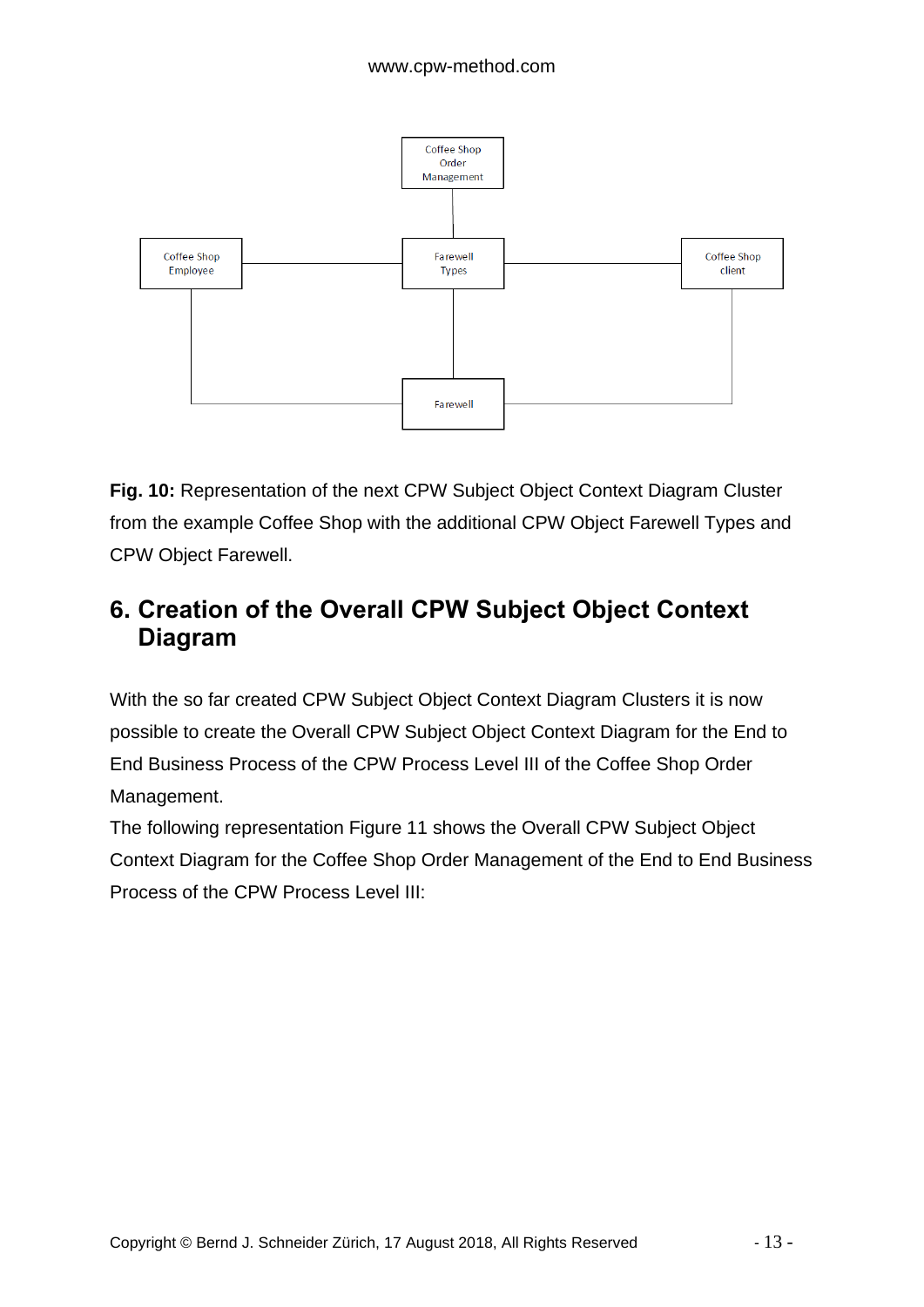

**Fig. 11:** Representation of the Overall CPW Subject Object Context Diagram from the example Coffee Shop.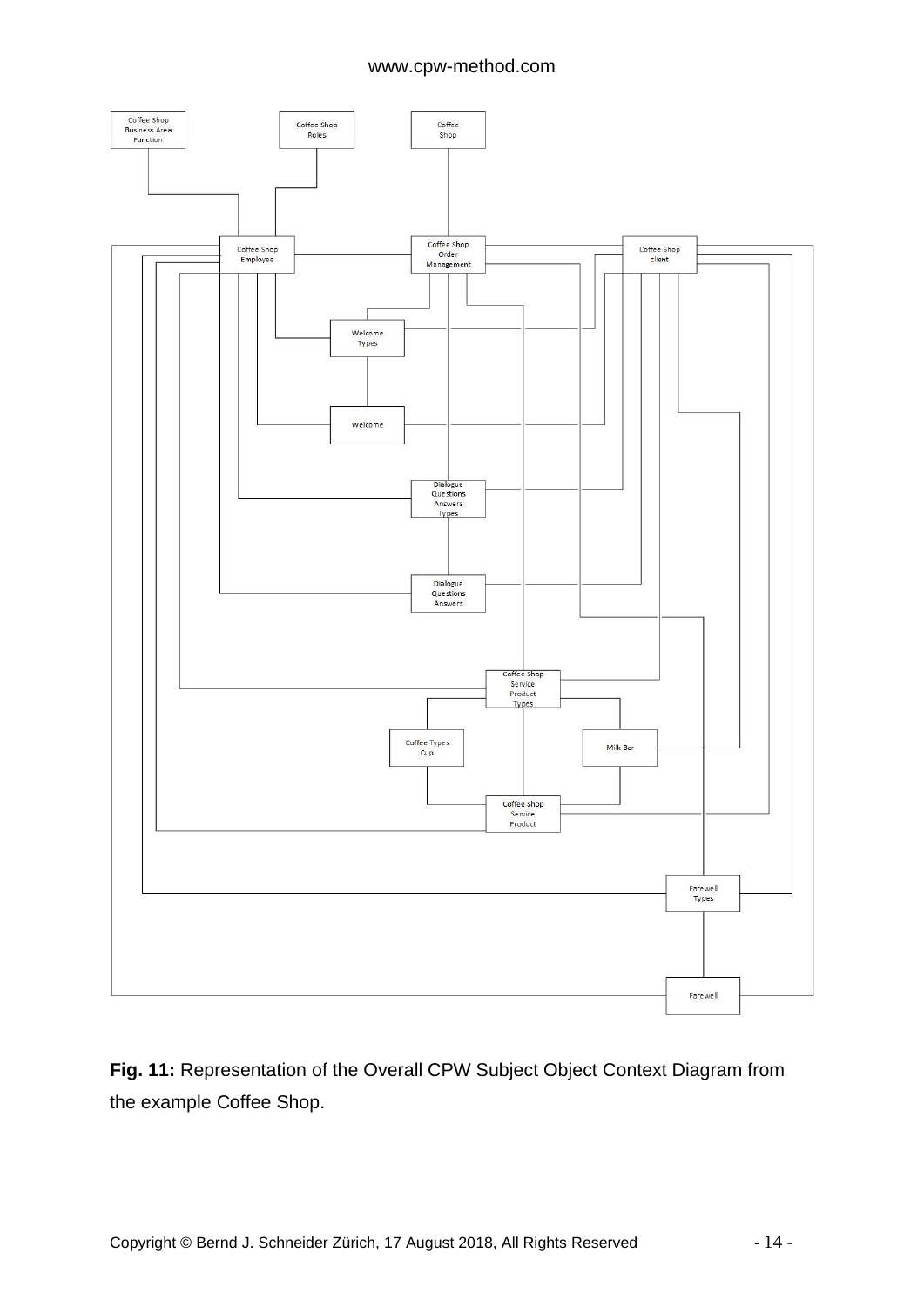### **7. Representation of the CPW Process in Tabular Format as CPW Process Level III with the additional Columns of Attribute Channels**

In the following representation Figure 12 the CPW Process Level III approach is refined, sophisticated and verified with the additional columns of #CPW Subject Level III Attribute Channel ( #CPW Subject Level III - Key Terms - Key Terms with Characteristics - CPW Subject - CPW Subject with attributes and characteristics - Attribute Channels ) and #CPW Object Level III Attribute Channel ( #CPW Object Level III - Key Terms - Key Terms with Characteristics - CPW Object - CPW Object with attributes and characteristics - Attribute Channels ). In the column #CPW Subject Level III Attribute Channel are listed all found terms, or generic or abstract terms with their attributes and characteristics. The same is also for the column #CPW Object Level III Attribute Channel, where also here all found terms, or generic and abstract terms with their attributes and characteristics are listed.

| <b>ISTEP No</b>  | <b>WIMLANE</b><br><b>FUNCTION/ RESPONSIBILITY</b> | <b>CPW Process</b><br>Level III<br><b><i>BPROCESS STEP</i></b><br>#CPW Subject - PROCESS STEP RESPONSIBILITY<br>#CPW Subject - PROCESS STEP RESPONSIBILITY NAME<br><b>#CPW Predicate</b><br>#CPW Object | <b>ECPW Subject</b><br>Level III<br><b>PROCESS STEP</b><br><b>RESPONSIBILITY</b> | <b>BCPW Subject</b><br>Level III<br><b>Key Terms</b><br><b>Key Terms with Characteristics</b><br><b>CPW Subject</b><br>CPW Subject with attributes and characteristics<br><b>Attribute Channels</b> | <b>SCPW Predicate</b><br>Level III<br><b>PREDICATE</b><br><b>RELATIONSHIP</b> | <b>RCPW Object</b><br>Level III<br><b>PROCESS RESULT</b>                          | <b>acpw Object</b><br>Level III<br><b>Key Terms</b><br><b>Key Terms with Characteristics</b><br><b>CPW Object</b><br><b>CPW Object with attributes and characteristics</b><br><b>Attribute Channels</b> | <b>CPW Logical Layer BPMN 2.0</b> |
|------------------|---------------------------------------------------|---------------------------------------------------------------------------------------------------------------------------------------------------------------------------------------------------------|----------------------------------------------------------------------------------|-----------------------------------------------------------------------------------------------------------------------------------------------------------------------------------------------------|-------------------------------------------------------------------------------|-----------------------------------------------------------------------------------|---------------------------------------------------------------------------------------------------------------------------------------------------------------------------------------------------------|-----------------------------------|
| <b>#START 1</b>  |                                                   |                                                                                                                                                                                                         |                                                                                  |                                                                                                                                                                                                     |                                                                               |                                                                                   |                                                                                                                                                                                                         |                                   |
| #STEP 001        | <b>Coffee Shop Sales Assistant</b>                | #Coffee Shop Sales Assistant #does #the welcome to the<br>Client                                                                                                                                        | Coffee Shop Sales<br>Assistant                                                   | <b>Coffee Shop Sales Assistant</b>                                                                                                                                                                  | does                                                                          | the welcome to the Client                                                         | Welcome                                                                                                                                                                                                 | #Activity #Task                   |
| <b>#STEP 002</b> | Coffee Shop Client                                | #Coffee Shop Client #does #the welcome to the Assistant                                                                                                                                                 | <b>Coffee Shop Client</b>                                                        | <b>Coffee Shop Client</b>                                                                                                                                                                           | does                                                                          | the welcome to the Assistant                                                      | Welcome                                                                                                                                                                                                 | <b>BActivity #Task</b>            |
| <b>ASTEP 003</b> | <b>Coffee Shop Sales Assistant</b>                | #Coffee Shop Sales Assistant #asks #Question for Client<br>wishes                                                                                                                                       | <b>Coffee Shop Sales</b><br>Assistant                                            | <b>Coffee Shop Sales Assistant</b>                                                                                                                                                                  | asks                                                                          | Question for Client wishes                                                        | Question                                                                                                                                                                                                | <b>BActivity #Task</b>            |
| #END 1           |                                                   |                                                                                                                                                                                                         |                                                                                  |                                                                                                                                                                                                     |                                                                               |                                                                                   |                                                                                                                                                                                                         |                                   |
| <b>#START 2</b>  |                                                   |                                                                                                                                                                                                         |                                                                                  |                                                                                                                                                                                                     |                                                                               |                                                                                   |                                                                                                                                                                                                         |                                   |
| #STEP 004        | Coffee Shop Client                                | #Coffee Shop Client #oders #the product Coffee                                                                                                                                                          | Coffee Shop Client                                                               | <b>Coffee Shop Client</b>                                                                                                                                                                           | loders                                                                        | the product Coffee                                                                | product Coffee                                                                                                                                                                                          | #Activity #Task                   |
| #STEP 005        | Coffee Shop Sales Assistant                       | #Coffee Shop Sales Assistant #asks #the Client with choice of Coffee Shop Sales<br>product type Filter Coffee or a Americano Coffee?                                                                    | <b>Assistant</b>                                                                 | Coffee Shop Sales Assistant                                                                                                                                                                         | lasks                                                                         | the Client with choice of product type Filter<br>Coffee or a Americano Coffee?    | product type<br>product type Filter Coffee<br>product type Americano Coffee                                                                                                                             | #Gateway #Exclusive Gateway       |
| #STEP 006        | Coffee Shop Client                                | #Coffee Shop Client #decides #ffor Filter coffee (product Coffee Shop Client<br>type I with space for milk ( product type attribute )                                                                   |                                                                                  | Coffee Shop Client                                                                                                                                                                                  | decides                                                                       | for Filter coffee (product type ) with space for<br>milk (product type attribute) | product type Filter coffee<br>product type Filter coffee with product type<br>attribute space for milk                                                                                                  | <b>MActivity #Task</b>            |
| #SUBPROCESS 001  |                                                   |                                                                                                                                                                                                         |                                                                                  |                                                                                                                                                                                                     |                                                                               |                                                                                   |                                                                                                                                                                                                         |                                   |
| <b>EFND 2</b>    |                                                   |                                                                                                                                                                                                         |                                                                                  |                                                                                                                                                                                                     |                                                                               |                                                                                   |                                                                                                                                                                                                         |                                   |

**Fig. 12:** Representation of the CPW Process in Tabular Format as CPW Process Level III with the additional Columns of Attribute Channels.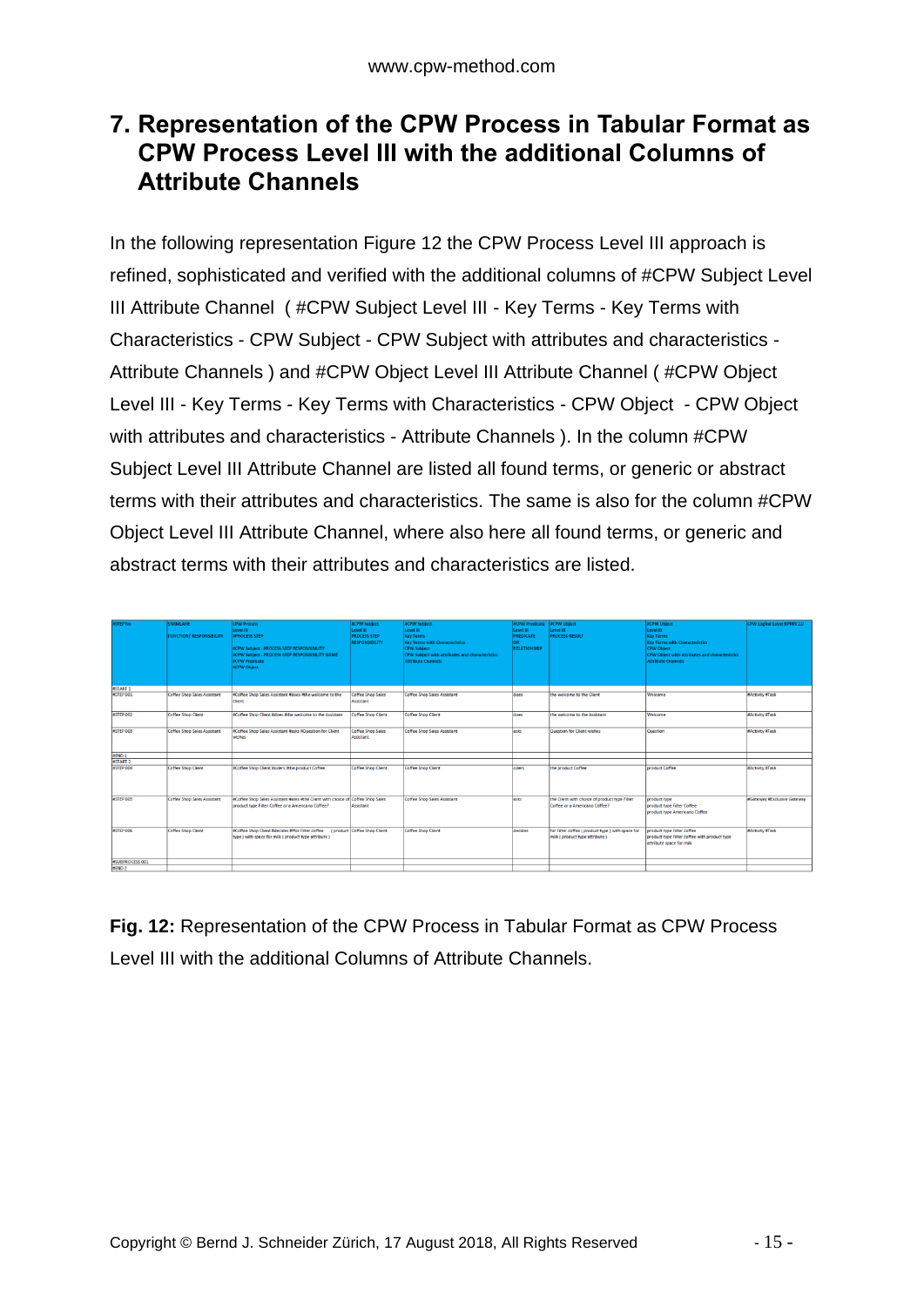### **8. Creation of the CPW Subject Object Relationship Diagram**

Are all between steps are done, you can begin with the creation of the CPW Subject Object Relationship Diagram.

Whereby the order of the steps can be regarded as Agile or also Iterative or it can be possible to skip certain steps, where it makes sense for the analyst. It is within the discretion of the analyst, which steps of the phases are more important and which steps the analyst is doing first.

To create the CPW Subject Object Relationship Diagram, are considered now all relationships of the CPW Process Level III of the end to end process of the Coffee Shop Order Management. In every process step of the CPW Process Level III of the CPW Process is looked how the relationship is of the CPW Predicate between the CPW Subject and the CPW Object, and this relationship with the CPW Predicate is transferred then into the current Overall CPW Subject Object Context Diagram, until then it develops step by step a complete and acceptable CPW Subject Object Relationship Diagram. In some cases you realize, that in the CPW Subject Object Relationship Diagram at a relationship between a CPW Subject and a CPW Object it is possible to assign one to several CPW Predicates. This can be named as more dimensional relationship and the reason for this is, because the more dimensional relationship covers one to several process steps with the different CPW Predicates of the CPW Process Level III.

The following representation Figure 16 shows the CPW Subject Object Relationship Diagram [7] for the Coffee Shop Order Management: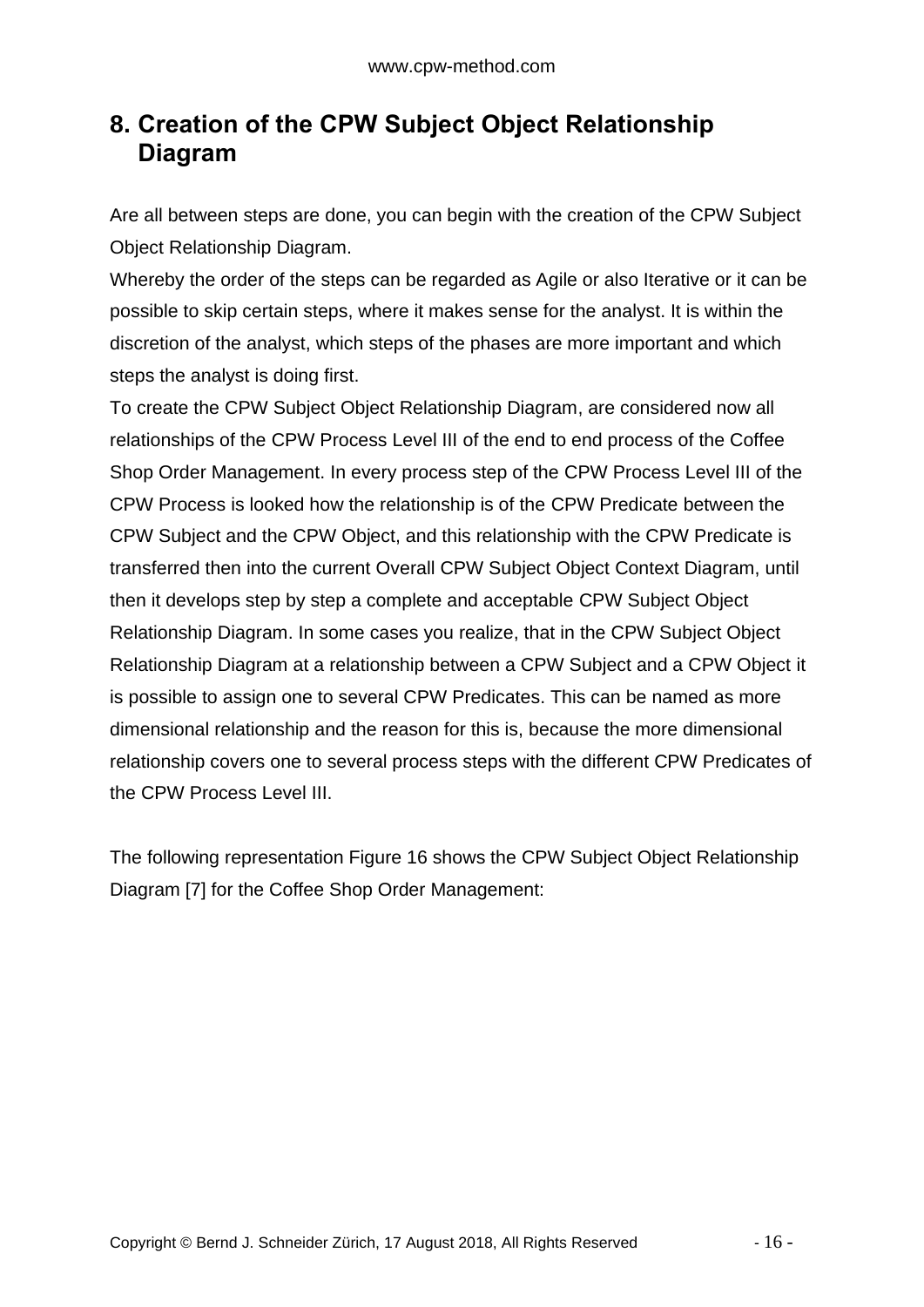



Copyright © Bernd J. Schneider Zürich, 17 August 2018, All Rights Reserved - 17 -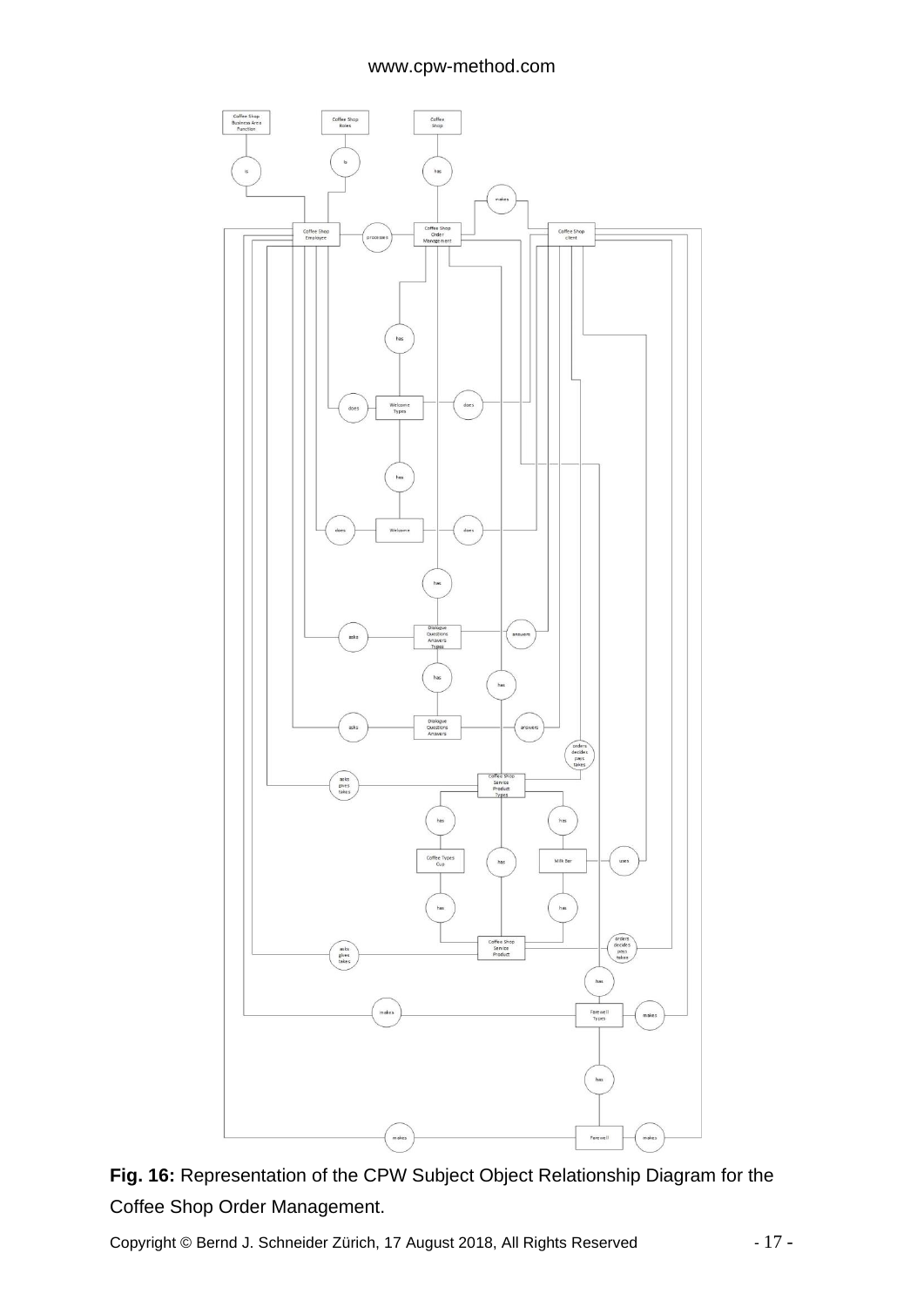### **9. Transformation of the CPW Subject Object Relationship Diagram into the Entity Relationship Diagram**

After the creation of the CPW Subject Object Relationship Diagram can be transformed the results into an Entity Relationship Diagram, so that there can be developed a logical Entity Relationship Diagram [7,13,14,15].

### **10. Summary**

In this article has been shown how process oriented Agile CPW Subject Object Relationship Diagram Modeling works with the CPW Process method [7].

But it has been also introduced Agile CPW Process Method Modeling or Agile Process Method Modeling. It has been shown, how the CPW Process has been represented in a graphical representation, and wherein the CPW Process is represented as simple sentence with a CPW Subject, a CPW Predicate and a CPW Object [1,2,6].

Furthermore has been also shown, how the process steps of the CPW Process has been represented in direct speech and as a dialogue, and overall how the particular process steps have been represented as abstract function with #Notation and Logical Layers in the CPW Object of the CPW Process [1,2,3,4,5].

In addition the Process Steps of the CPW Process are assigned to the CPW Logical Layer BPMN 2.0 [8].

In further steps the CPW Process has been represented in Tabular Format as CPW Process Level I, CPW Process Level II and CPW Process Level III.

The CPW Process Level I is characterized, that the CPW Process can be represented in direct speech, the CPW Process Level II can be used among others through the level of abstract representation for the representation of BPMN 2.0, and the CPW Process Level III is used for the creation of the CPW Subject Object Context Diagram Clusters and of the Overall CPW Subject Object Context Diagram, to create at the end the CPW Subject Object Relationship Diagram.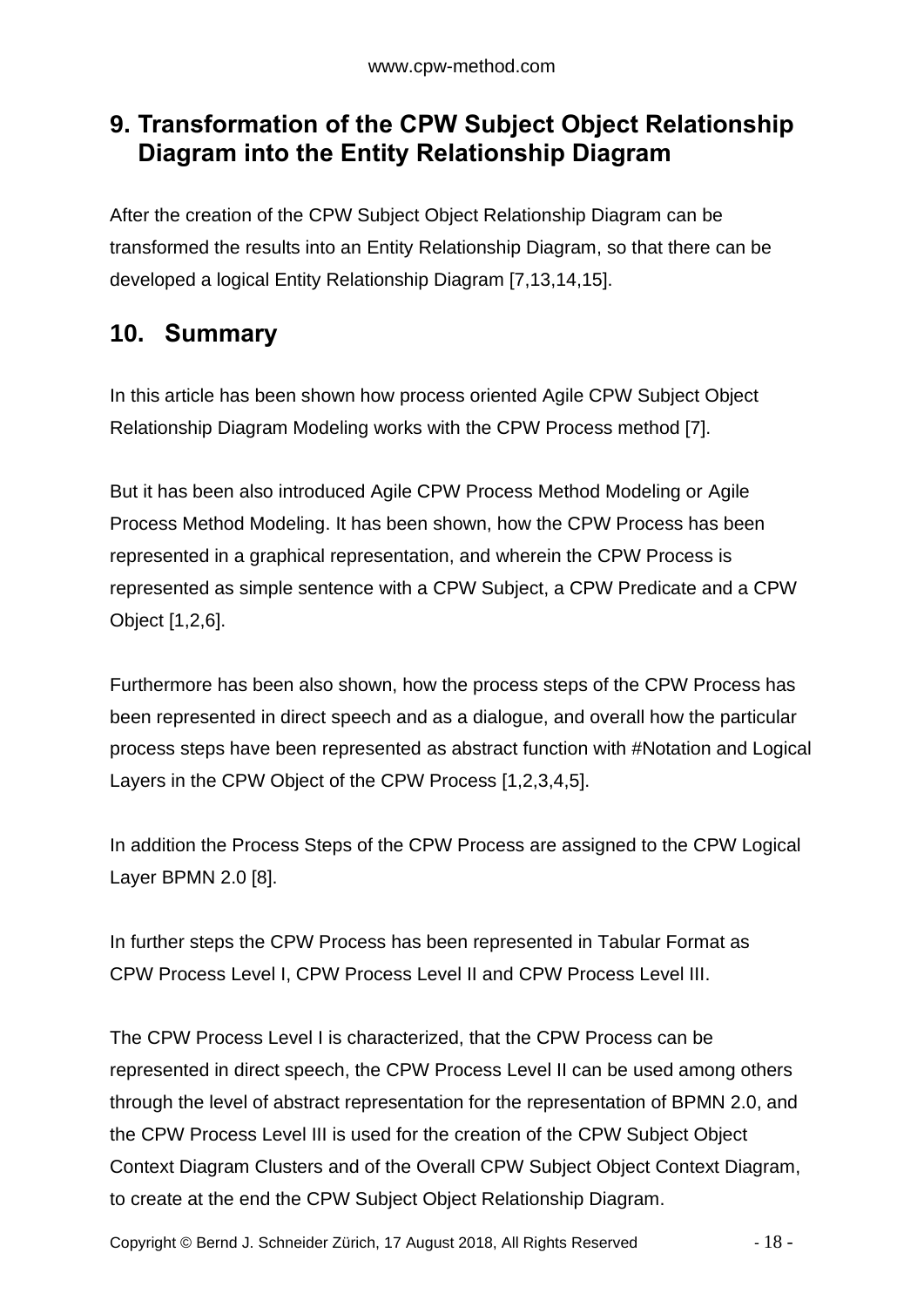As said before, with the CPW Process Level III has been created the CPW Subject Object Context Diagram Clusters with the objective to create the Overall CPW Subject Object Context Diagram.

And after these steps and results can be created from the CPW Process Level III and the overall CPW Subject Object Context Diagram then the CPW Subject Object Relationship Diagram.

At the end the created CPW Subject Object Relationship Diagram can be also transformed among others into an Entity Relationship Diagram [7,13,14,15].

### **11. Conclusion**

With the process oriented Agile CPW Subject Object Relationship Diagram Modeling and the Agile CPW Process Method Modeling with the CPW Process method [1,2,3,4,5,7,8] is introduced a method approach how Business Process Reengineering [16] can be developed and transformed in an agile way.

### **References**

- 1. CPW Method. CPW Process method. Available: [http://www.cpw-method.com.](http://www.cpw-method.com/)
- 2. Schneider, Bernd. Method, System and Program Product for Modeling with CPW Method. U.S. Patent 13/986,242 filed April 15, 2013, and issued October 16, 2014.
- 3. Schneider, Bernd. Method and Apparatus for Modeling with CPW Method applicable in an Application System. U.S. Patent 12/312,671 filed May 16, 2009, and issued April 29, 2010.
- 4. Schneider, Bernd.: How to represent the logical layers from the different categories with Hashtag #Notation with the CPW Process method?. (February 2016). Available: [www.cpw-method.com.](http://www.cpw-method.com/)
- 5. Schneider, Bernd.: How to represent the logical layers from the different categories with Hashtag #Notation with the CPW Process method and with extended possibilities?. (June 2016). Available: [www.cpw-method.com.](http://www.cpw-method.com/)
- 6. Schneider, Bernd.: How to interpret the CPW Process with the simple sentence?. (June 2016). Available: [www.cpw-method.com.](http://www.cpw-method.com/)